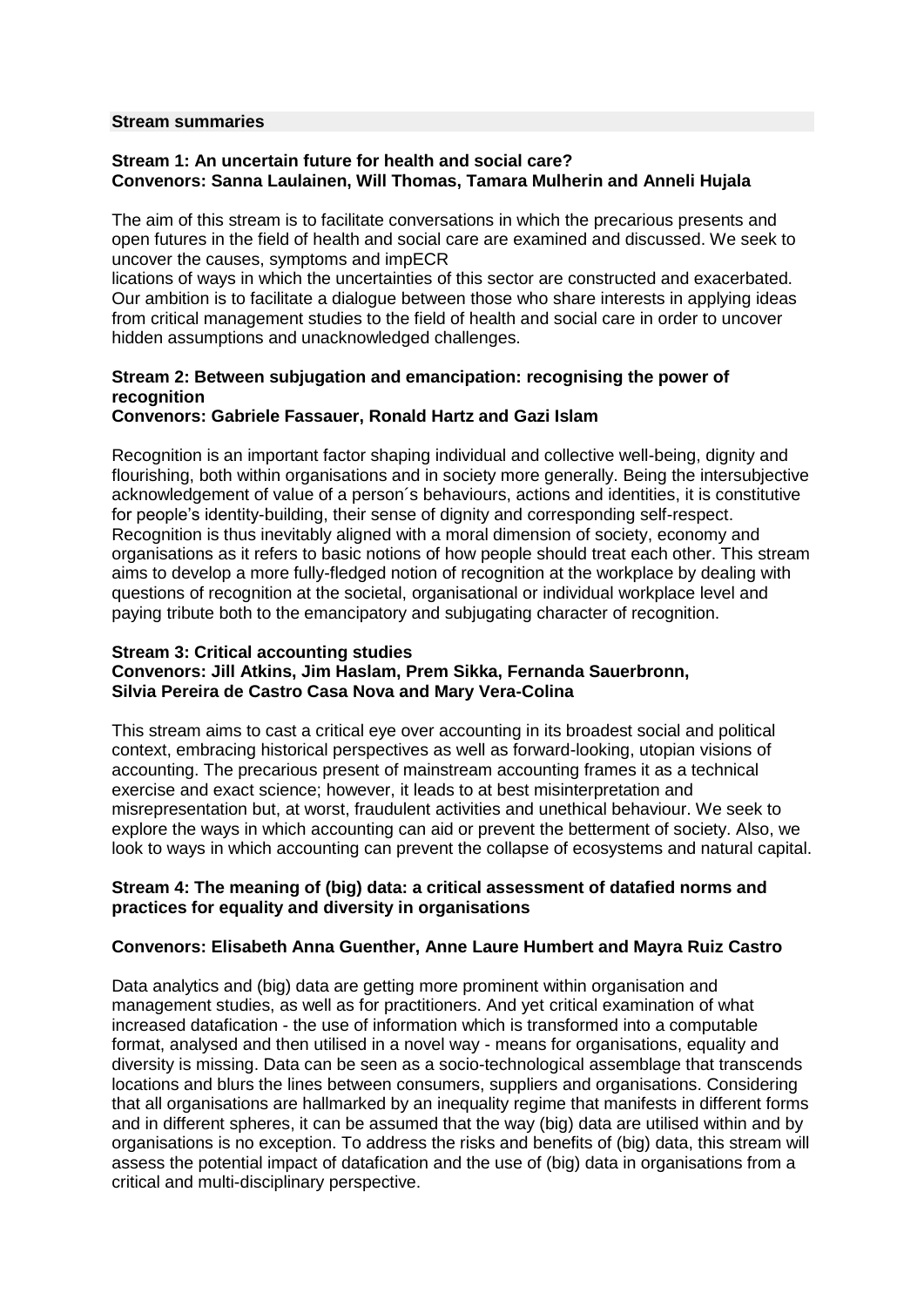# **Stream 5: When critical management scholars become managers Convenors: Yvonne Benschop, Alessia Contu, Leanne Cutcher and Carl Rhodes**

This stream asks the question of what happens when critical management studies scholars themselves become managers; that is, when they take on a role that they have previously invested their careers problematising and criticising. Each of the convenors has faced this issue in their own professional practice as they chose, or felt compelled, to take up roles in academic management. To date there are just a few studies on this subject; and they are limited to the confessional tales of Western, male critical scholars who have also worked as academic managers. Too few studies have addressed the complexities, contradictions and conundrums that might be expected when a person who has spent an academic career offering a criticism of management practice and managerial ideology might be faced with the practical task of managing. This raises questions about the possibilities for CMS managers to practise what they preach and to manage things differently.

# **Stream 6: Reproductive life stages and intersections with work/ organisations Convenors: Lara Owen, Stefanie Ruel and Christiana Tsaousi**

This stream seeks to explore and advance insights into how reproductive lives intersect with and relate to the experiences, demands and practices of work and organisations in the  $21<sup>st</sup>$ century. We will engage with the challenges and possibilities of considering reproductive life stages as intimately related to our understanding of organisations, organising processes, and capitalist processes more broadly. We are concerned with exploring the tensions manifest in working and organisational life in the broad context of reproduction, which we take to include menstruation, sexuality, pregnancy, birth, lactation, and menopause, and issues affecting men directly, such as conceptualisations of fatherhood at work, and ideas around being ever sexual, fertile/potent, and reproductive. In short, what happens when reproductive life stage experiences, needs and expectations meet jobs, careers and organisations?

# **Stream 7: Beyond neo-liberal practices as a response to the crisis: positive lessons and examples in the light of an alternative welfare model in terms of employment and HRM**

# **Convenors: Aikaterini Koskina, Anastasia Kynighou and Nikos Bozionelos**

The global financial crisis had led to a number of responses by either states or organisations in terms of employment and people management. However, most of these responses (e.g. layoffs, pay and pension cuts, anti-union legislation) seem to subscribe to the neo-liberal agenda. Such an agenda mainly seeks to preserve the interests of employers through the delivery of short-term results and with predominantly negative effects to employees. Indeed, we need a partnership between employers and employees in order to maximise the longterm outcomes for all parties, including the society and the economy. As such, this stream aims to highlight practices and approaches in which specific countries and specific organisations dealt with employment issues during the crisis which improved the well-being and welfare of various key stakeholders.

# **Stream 8: The craft of belonging at work: rethinking openings, closings, precarity and security**

# **Convenors: Jocelyn Finniear, Paul White and Tanja Visic**

The what, where and when of belonging and its slippery invocation in management through calls to an 'us' as a mode of accounting have been more recently reinvigorated. Drawing upon such work, this stream aims to unpick constructions of belonging and/or otherness as a means of better understanding work, place and communities. So a core question is to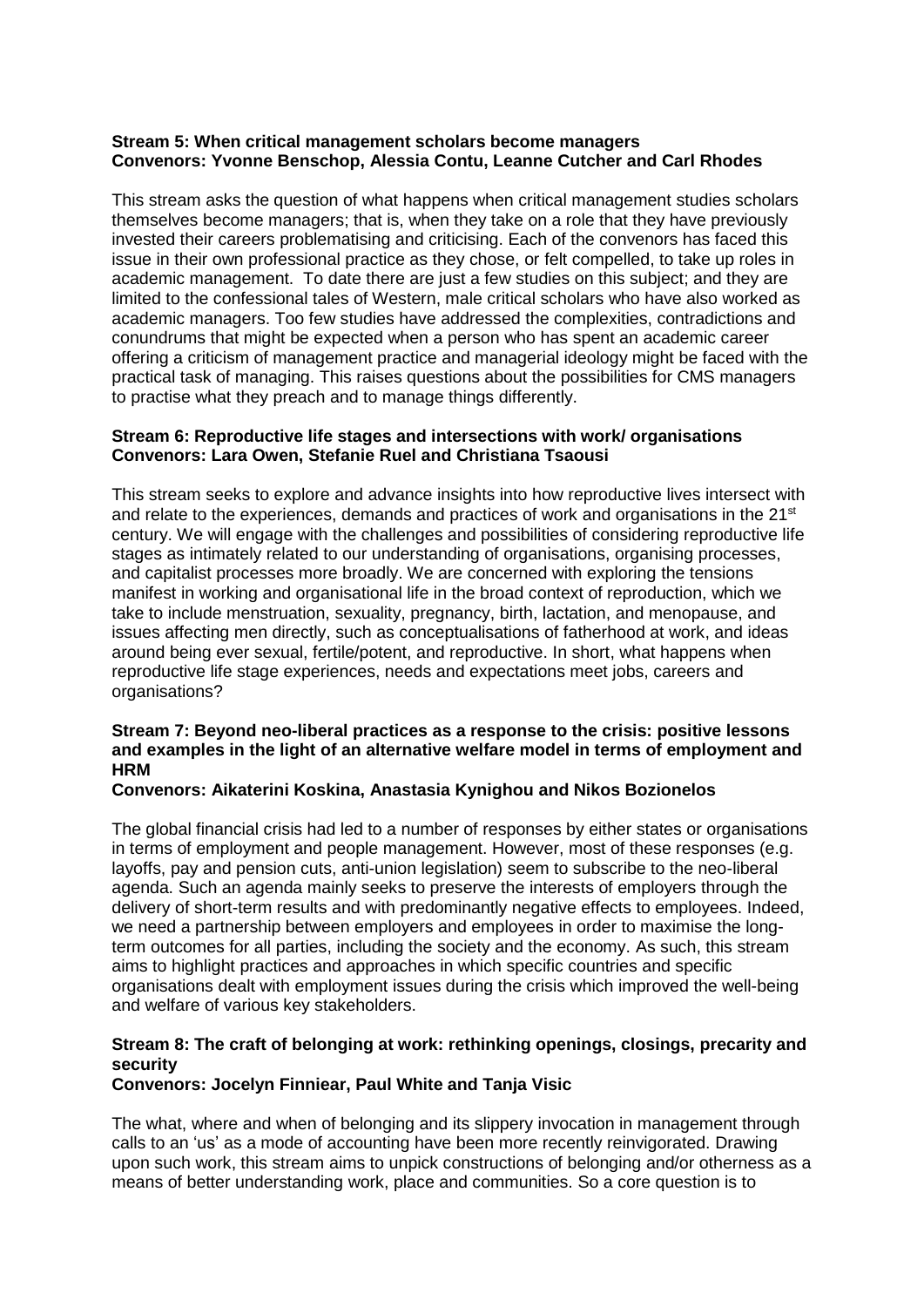examine issues of longing and belonging to a 'real-and-imagined' sense of community and the impact of not being seen to belong. Crucially, this stream aims to explore the ways in which security is crafted into the workplace through a multitude of social and material practices from the eating of food to workplace displays of personal lives to the ways in which home inflects work and work is taken home. Such concerns are within the realm of how security and stability are accomplished as mundane social practices through the forging of community. Hence belonging and its other have particular effects that are felt intimately and shaped collectively as means of making a 'common sense' of being in (or out) of place and the (un)tidy guest.

# **Stream 9: Critical organisational history**

# **Convenors: Gabrielle Durepos, Albert Mills, Jean Helms Mills, Caterina Bettin, Ellen Shaffner and Stefanie Ruel**

Calls for more history in management and organisational studies have led to an increase of history research in the field. Indeed, the last 25 years have been fruitful for the budding field of historical organisation studies. This prosperity of research is evidenced in the proliferation of published historical research including numerous edited collections, special issues and book length monographs. The increased attention to history in MOS has led to a diverse and heterogeneous research agenda. Despite early calls for critical approaches to the past and history in MOS, critical organisational histories are in the minority. We propose to provide space for debates on, around, and the application of, critical organisational history(ies). We hope this space will allow for interaction between empirics, theorisation and publications. Under the umbrella of Critical Organisational History, we will have three strands in this stream:

(1) Being in Critical Organisational History

(2) Gender, Diversity and History Making

(3) *AMLE* Special Issue Paper Development Workshop on 'New Histories of Business Schools'.

### **Stream 10: Inventing the future of work in health and social care Convenors: Jennifer Davies, Gavin Maclean and Tamara Mulherin**

Healthcare continues to be one of the most politically important yet divisive issues for voters and politicians internationally. It has also been described as both needing, and being a fertile field for, critical scholarship. The need for more critical scholarship in the field becomes even more pressing if we consider the crises internationally over health and social care following the Great Financial Crisis and the effects of austerity politics; the rise of nativism internationally and the resulting effects on migration for health and social care providers; and the role of the private sector, market forces and 'opening up' public sector providers in healthcare sectors. This stream is concerned with critically exploring international perspectives on 'working in healthcare' with a particular emphasis on the following; possible effects of new forms of work delivered by workers undertaking new or revised roles; the implications of changes to the physical or discursive boundaries of the health service; and the impact of technological developments such as automation, 'Big Data', cloud computing, virtualisation and Artificial Intelligence.

### **Stream 11: Flexible working arrangements – boundary work or boundless work? Convenors: Michal Izak, Stefanie Reissner and Sytze F. Kingma**

Flexible working involves the reshaping of traditional modes of working and includes a rearrangement of, and re-orientation of, (spatiotemporal) boundaries. Recently, the predominance - and at times extremes - of flexible working has triggered backlash. Examples of direct interventions include the explicit restrictions of flexible working practices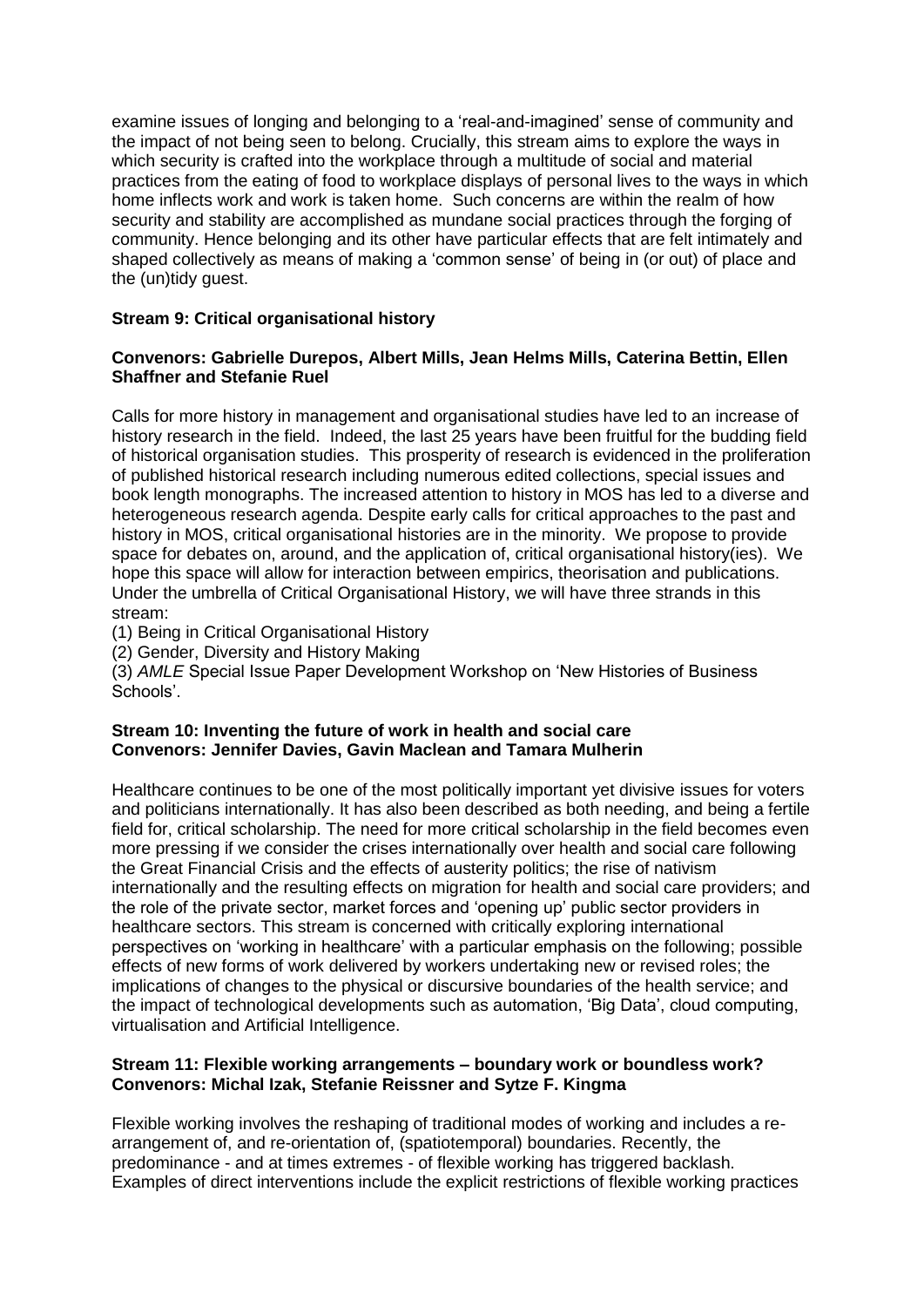put in place by companies such as BMW and Yahoo. As such, the risk of flexible working becoming 'boundless' is increasingly being recognised and addressed. As traditional boundaries between work and nonwork erode and blur, individuals striving to preserve a distinction between work and private life employ a variety of techniques focused on time, technology, spaces and objects. Yet, the perception of being in control of one's time, space or technology does not necessarily curb the overflow between work and nonwork. For example, frequently mobile communication devices foster contagion between these domains as employees who have more autonomy may, paradoxically, be inclined to work harder or longer hours.

### **Stream 12: Practices and strategies of ignorance Convenors: Janna Rose, Marcos Barros and Ozan Nadir Alakavuklar**

The role of ignorance in social life is undeniable with information overload, fake news, doubtas-a-product, and attention economies playing key roles. Although the critical study of ignorance has been gaining traction in social studies in the last decade, such explorations should go beyond the macro strategy of big actors. In other words, ignorance is also a part of everyday micro practices that serve to sustain or disrupt social order: how, for example, might actors create spaces of emancipation through practices of ignorance? What of micropractices of epistemicide or "cognitive injustice"? As a broad field of study, management and organisation studies are criticised for their ignoring or excluding various socio-economic and political aspects that shape organisations and organisational life, such as slavery and (post)colonialism. Similarly, a focus on how such epistemological and ontological 'ignorance', with its own politics, shapes our understanding of organizing, society and normalising/marginalising specific theories and methodologies.

### **Stream 13: Contending materialities and affective relations in work and organisations – exploring the ethics and politics of new materialist thinking Convenors: Emma Bell, Pikka-Maaria Laine, Susan Meriläinen and Sheena J. Vachhani**

In this stream we take up the challenge posed by new materialist thinkers to think and act as if matter *mattered,* and explore the ethical and political implications that arise from this engagement. We intend to bring together recent thinking on affect and organisations with, as Bennett (2004: 347) proposes, the importance of returning to "the vitality, wilfulness, and recalcitrance possessed by nonhuman entities and forces". Affect has been defined as a body's capacity, or power, to affect and be affected and the bodily intensities that arise from these encounters. It is understood as a visceral force, an automatic and non-reflective bodily response that is created between, and through, bodies which are both human and morethan-human. These approaches draw attention to relationality and indeterminacy where objects and subjects are seen to be in a continuous process of becoming within webs of sociomaterial relations. Affect is continuously created between bodies – human and nonhuman – as a pre-reflexive sensation, intensity, energy, or pulse, providing an excess, which escapes the logic of cultural systems such as language. In the context of critical management studies, these perspectives open up the ethics and politics of organisations and enable us to explore differences, for example, between our sense of self and the social position that is marked for us.

# **Stream 14: The intimacy of dis/organisation and mis/management – exploring relations of order and disorder in critical organisation and management studies Convenors: Mie Plotnikof**, **Dennis Mumby, Tim Kuhn and Consuelo Vásquez**

Despite Cooper's (1986) argument that order and disorder are inseparable and coconstitutive features of all organisational life, processes of *dis*order and *dis*organisation have typically been peripheral in organisation and management theory. As such, the messy sides of organisation and management – and their impact on establishing order in contemporary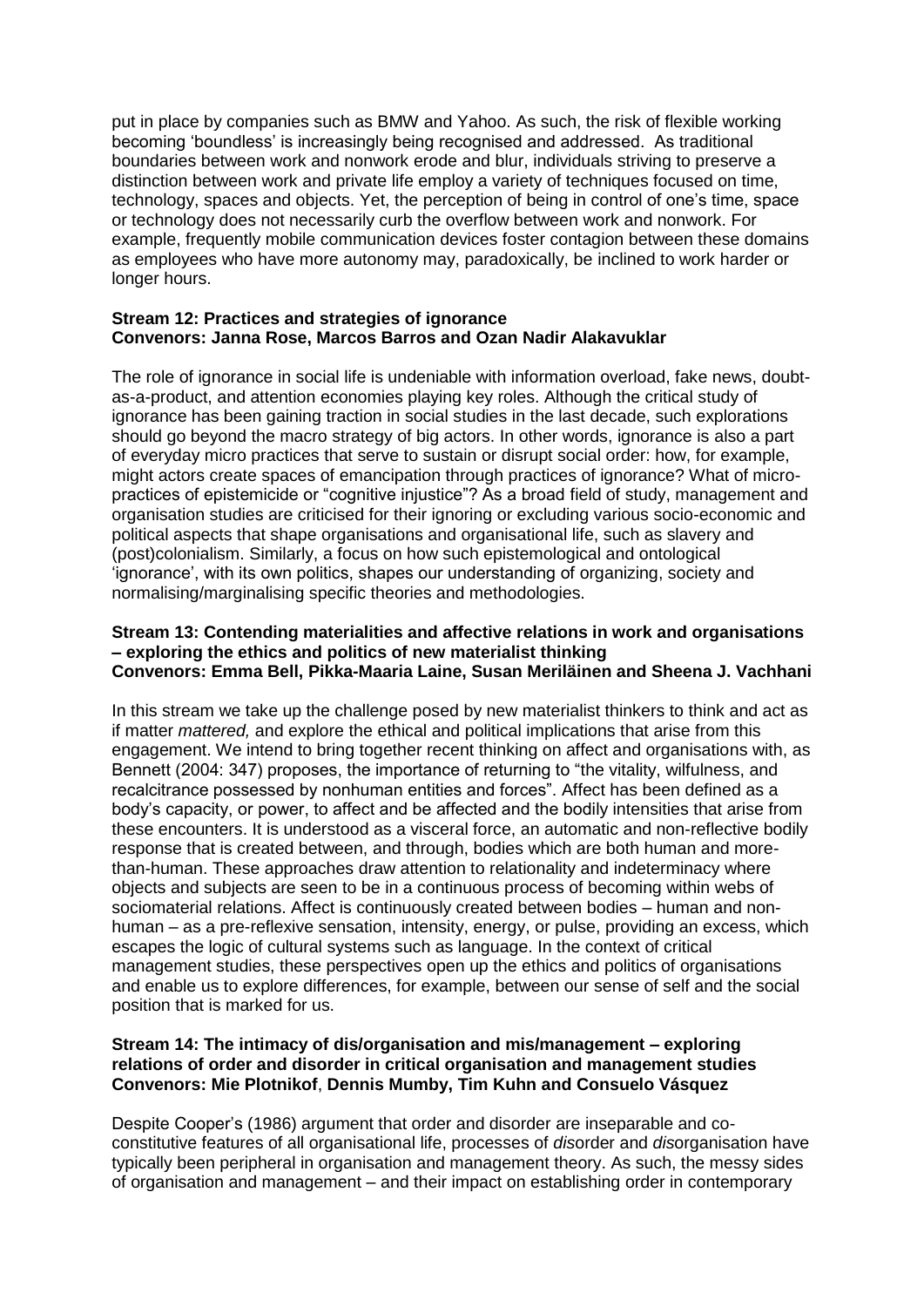organisational life – are often overlooked. However, debates across critical organisation and management studies are beginning to address the interrelations of order and disorder, and thus seek to explore how organisation and disorganisation as well as management and mismanagement may be understood as mutually dependent and dynamically interwoven. In this stream, we push this agenda further. We will explore the premise that organisation and disorganisation, and management and mismanagement are much more intimately related than often assumed. What might it mean if we start to consider them as mutually constitutive in creating the present and future social, organisational, political and economic dis/order of the day? Thus, we will theorise, explore methodologically and/or empirically the constitutive dynamics and effects of dis/order, dis/organisation, and mis/management and their role(s) in contemporary neoliberal capitalist society.

# **Stream 15: Critical entrepreneurship studies: destabilising and transgressing mainstream entrepreneurship**

### **Convenors: Caroline Essers, Patricia Lewis, Sally Jones, María Villares-Varela and Monder Ram**

Trying to unveil and move beyond the rose-tinted view of entrepreneurship, it is possible to distinguish two general orientations among Critical Entrepreneurship Studies (CES). The first orientation largely attends to the 'dark side' of entrepreneurship, the second fathoms entrepreneurship's social and emancipatory potential. Key amongst the 'dark side' orientation, for example, has been the work of Foucault which provides a conceptual framework for understanding how discourse renders individuals governable out of their own volition by expanding norms and practices from the realm of entrepreneurship to individuals, groups and organisations which might not in the first place be entrepreneurial. Feminist research has also reintroduced a sense of agency back into the gendered understanding of enterprise by pinpointing how women variously resist male-dominated discourse through complex struggles over meaning. In line with the conference's aims, we believe this stream may provide not only a voice but the radical alternatives required to re-shape the meaning of entrepreneurship. To this end, we ask the following bold questions: "Why should we use the concept of entrepreneurship?", "Who benefits from its use and who is left out?" and "How do we re-imagine entrepreneurship?".

### **Streams 16 and 36: Creaturely ethics, poetics and critical animal studies Convenors: Victor J. Krawczyk and Caroline Clarke**

In our precarious present, we can perhaps sense how both non-human animals and groups of people with certain 'social markings', who as a consequence have also been animalised, are made to sustain the lives of other humans, who seem unaware of the ethical costs of living their lives as they are. It is very worthy and noble to articulate the grave situation faced by animals and animalised humans in culture and organisation and then deliberate about the moral issues around this. However, in the spirit of constructing open futures where more beings are free from exploitation, the application of ethical frameworks is of fundamental importance to change these exploited relations. A more embodied approach to ethics may well be needed here, such as the work of Pick (2011). She calls for a creaturely ethics and poetics, taking the position that living beings, regardless of being human or not, are vulnerable beings prone to violent forces. Her work blurs the divide between the ontological status of both animals and humans, which can be the starting point of our discussions in this stream. Pick believes that individuals and societies have an obligation to try and protect vulnerable beings from violent exposure and exploitation. In this stream the overarching aim is to wrestle with the idea of the vulnerability of life and consider the possibility of sustaining ethical relations between beings that are intrinsically motivated by love, but often exist in contexts that are not always conducive to sustaining such relations.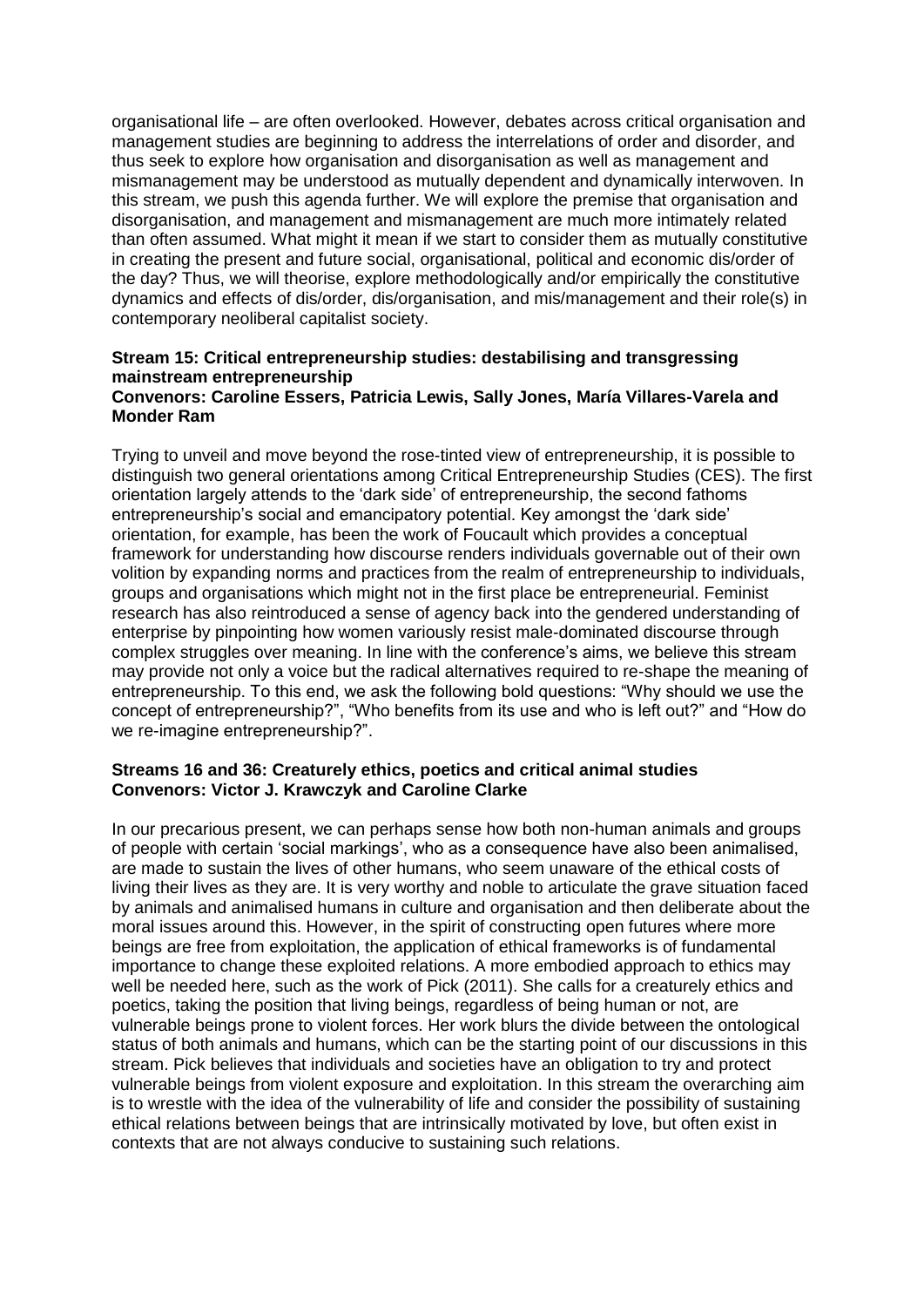# **Stream 17: Problematising the recolonisation of decolonial scholar-activism: whiteness, neoliberalisation and the threat of co-optation within the new spirit of liberal openness**

# **Convenors: Jenny K. Rodriguez, Marcela Mandiola Cotroneo, Sadhvi Dar, Helena Liu, Angela Dy-Martinez and Alex Faria**

Over the last 20 years, decolonial work has been central in creating spaces for critique, dissent and resistance in management and organisation studies. This sizeable body of work has systematically raised questions about the role of, and dynamics created and perpetuated by, particular actors that centre Whiteness and colonial power resulting in persistent inequality, oppression, marginalisation and invisibility of people of colour and First Nations people. Despite the transformational momentum generated by these discussions, inequality is sustained amidst discourses of disruption. Further, there is a seemingly newfound openness to decolonial work that suggests that it is now seen, embraced and used in diverse ways by scholars in both hegemonic and marginalised contexts. The starting point of reflection for this sub-theme is: Where is decolonising work today, why is it so popular and is this popularity a strategy of co-optation that undermines its very purpose*?* This sub-theme continues with the tradition of discussions about decolonising launched for the first time at the CMS Conference 2009 by the late Eduardo Ibarra Colado, as well as subsequent efforts at CMS and beyond that have continued to debate the dialectic relationship between decolonising and recolonising efforts.

# **Stream 18: Inclusions and exclusions in the digital world: meanings, challenges, opportunities**

### **Convenors: Deborah N. Brewis, Cinzia Priola, Angela Martinez Dy and Adaku Jennifer Agwunobi**

New means of information sharing and communication presented a promise and an opportunity; a new frontier open to more democratic and accessible practices. Affordances of the digital represented a chance for people from marginalised social groups not only to be 'included' in existing organising structures, often pervaded by historically-rooted forms of privilege, but to transform them. However, recent research has shown that the inequalities of the 'analogue' world have been reproduced or exacerbated online: relations of rentiership where ownership and control of assets enables individuals to capture and appropriate value; unequal resource access; and neoliberal capitalism. Yet, we have also seen powerfully transformative and world-shaping uses of digital spaces for both online and offline organising, for example, in the Arab Spring, Occupy, Black Lives Matter, and Me Too movements, as well as the development of cryptocurrencies. Thus, it is timely to critically examine the concept of digital inclusion, and analyse the extent to which its promise still holds. This stream will therefore engage critically with the notion of inclusion within the digital space.

### **Stream 19: Dispossessed presents, open futures: deconstructing narratives of developmentalism and modernisation Convenors: Amon Barros, Alex Bristow, Tim Butcher, Marco Distinto, Jen Manning and Sergio Wanderley**

Despite the body of work in CMS to problematise developmentalism, its practices go on. We would like to critically examine the darker side of developmentalism and modernisation's narratives. This can include connections to the persisting discourses and practices of coloniality, the role they play in the (re)production of global inequalities, injustice, violence, and poverty, and the ways in which they are implicated in the othering, exploitation and oppression of individuals, communities and minorities. We also seek to critically interrogate the role of management thought and business schools in sustaining the above dynamics,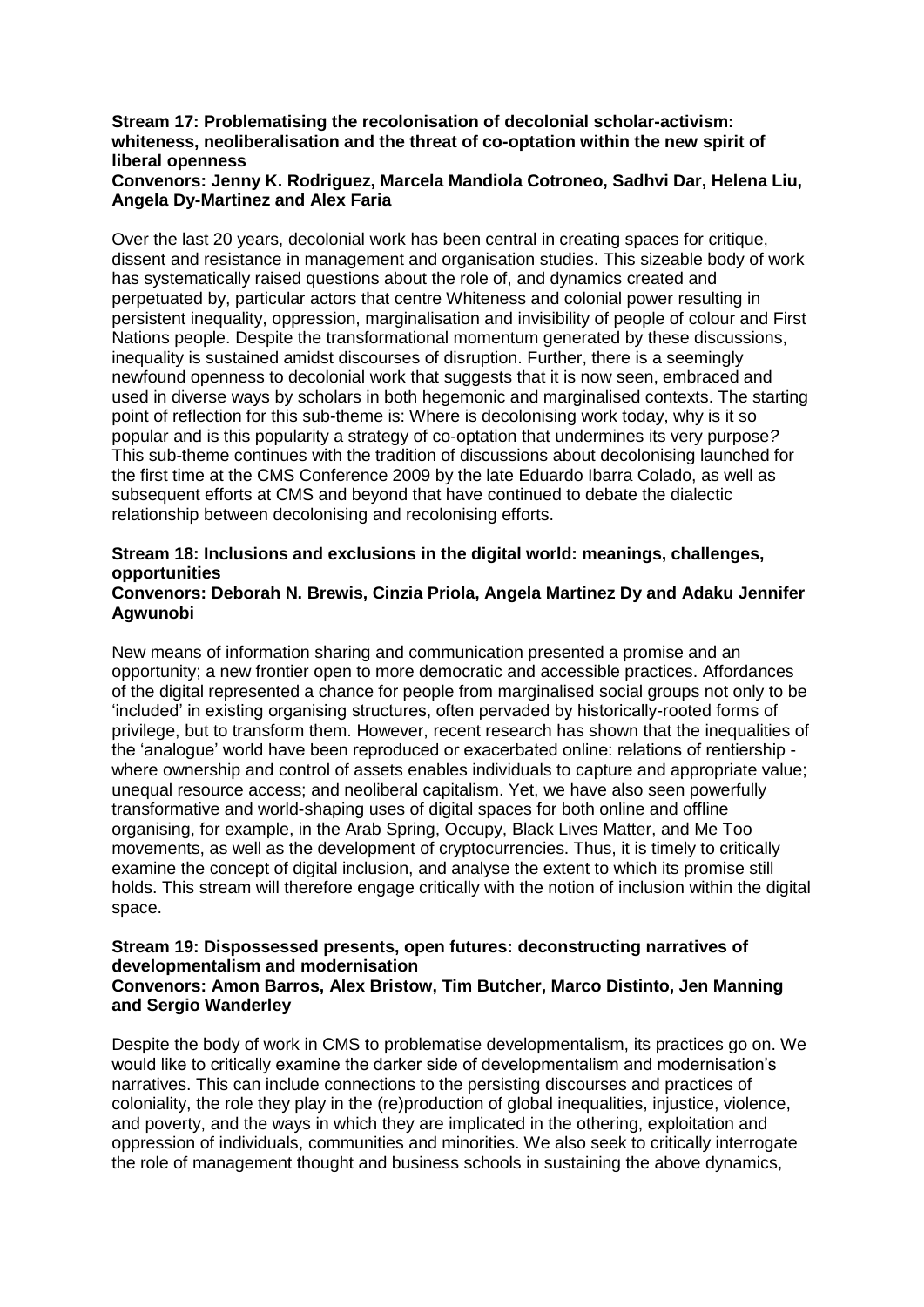and to reflect on the potential role for CMS in helping to open up post-/non-developmentalist futures.

# **Stream 20: Give us a break! Fitness, precarity and the 'open' future in corporate performance cultures**

# **Convenors: Kay Greasley, Torkild Thanem and Pete Thomas**

The corporate performance cultures of contemporary capitalism promise us that the future is wide open; that there are no limits; that, as long as you do what it takes to become the best version of yourself, the impossible is possible. While this mode of organisation has already pervaded our everyday lives for some years, it shows few signs of slowing down or dying out. Stretch goals just keep getting more ambitious, work practices keep getting 'smarter', and the pursuit of optimised performance affects ever more aspects of our lives. At the same time, this neoliberal work regime is found to diminish wellbeing and engagement, which in turn necessitates the development of a raft of initiatives to bolster these factors. This stream will interrogate the mechanisms and consequences of contemporary performance cultures and their promises for an 'open' future. We want to consider thinking and practices that may enable us to break out of their strong-hold to create a more genuinely open future. We are especially interested in showing what it is like to live and work in corporate performance cultures, exploring the lived practices and experiences of breaking out of them, or examining efforts to cultivate more genuinely open habits of thinking, working and living.

# **Stream 21: The public health effects of precarity in and around knowledge-based firms**

# **Convenors: Saralara Marquez-Gallardo, Sabah Boufkhed and Alessandro N. Tirapani**

To move from precarious presents and build more open futures, we need to ensure that the new forms of employment being proposed are not detrimental to workers' health. Precarious employment is considered a social determinant of health, and an increasing body of evidence demonstrates its links with poorer mental and physical health: higher levels of anxiety or burnouts, increased cardiovascular morbidity and mortality, work-related injuries, disability and absenteeism. Yet, the complexity of precariousness as a concept and the constant changes in non-standard forms of employment challenge public health researchers. On one hand, it hinders/limits the understanding of the health implications of new organisational forms/employment. On the other hand, the lack of accurate information may lead managers and decision-makers to fail at ensuring decent occupational health and safety, or even to understand the negative effects of the employment practices that they adopt. There is therefore a crucial need for tight multidisciplinary collaboration ensuring precarious workers' protection, and taking into account gender, migration or social class specificities.

### **Stream 22: Feminist frontiers Charlotte Karam, Patricia Lewis, Banu Ozkazanc-Pan, Alison Pullen and Ruth Weatherall**

In this stream, feminist researchers (and allies) in CMS will gather and collectively explore our work, practices and experiences. Our aim is to create a space at ICMS 2019 that reflects a commitment to organising ourselves differently, following feminist practice. Together, we want to promote a space for listening to each other and understanding the various feminist work being done in the field. We anticipate learning from each other to inform a collective project examining the contemporary and contested feminisms that represent our community. We hope to embody slow scholarship as a feminist politics of collective action, and to ensure time to discuss emergent ideas and issues. To this end, we have encouraged the rejection of the traditional conference presentation and question-answer format, and actively welcomed innovative new processes and formats.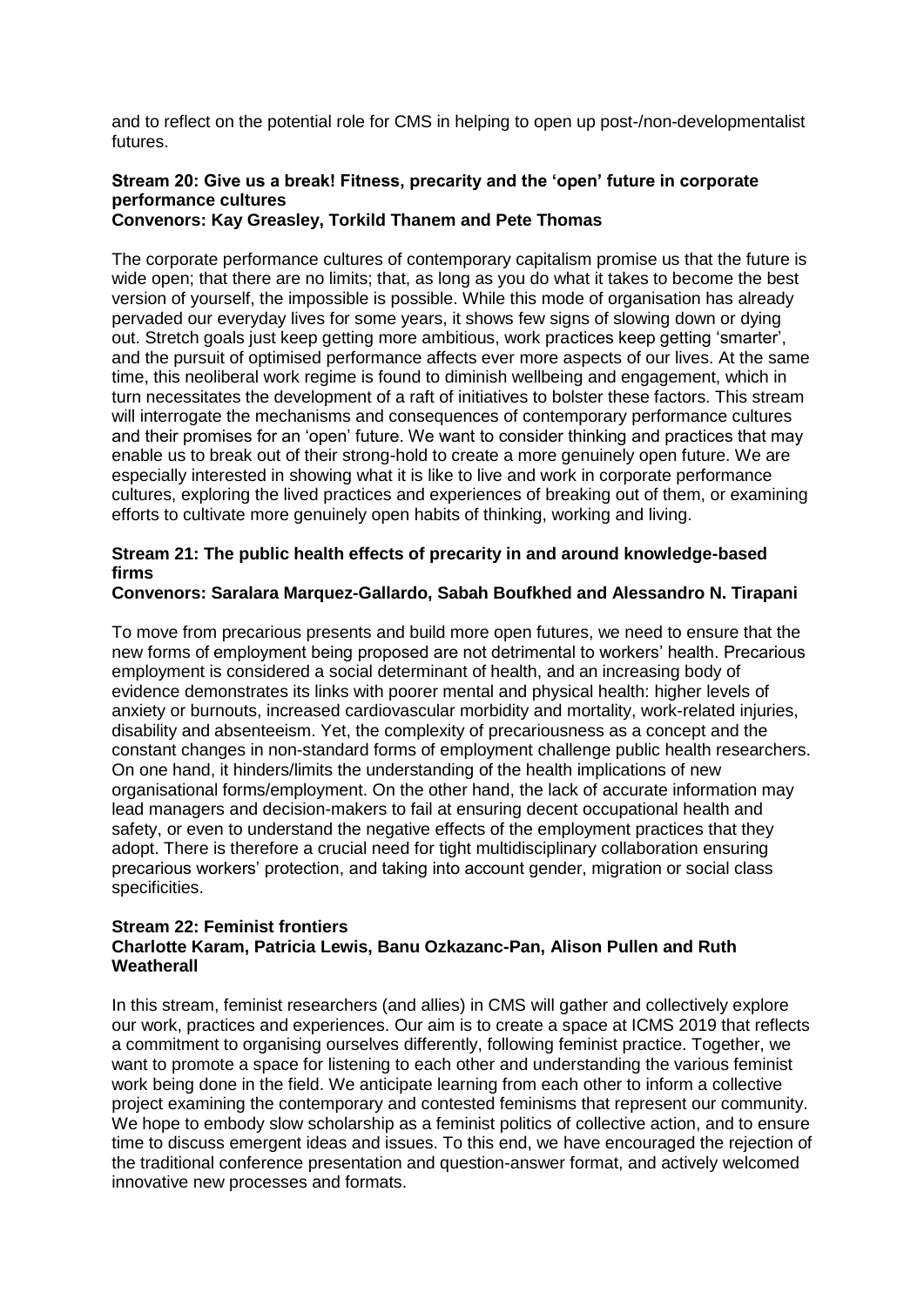### **Stream 23: Organisations and activism: from precarious presents to open futures Convenors: Daniel King, Kiri Langmead, Chris Land and Erica Lewis**

Critical scholars and activists have long challenged the manner in which systems of global capitalism create and perpetuate precarity, inequality, dominance and control. From Occupy's critique of the 1% to critiques of the Uberisation of work, academics and activists alike are simultaneously challenging the status quo and taking an active role in transforming the world around them. This stream will explore the role of organisation in contentious politics in two main directions: first, by empirically and theoretically examining the organisation of activism and its role in generating organisational change; second, by reflecting on the role of activism in changing academic practice, and the potential for academic work to initiate, inform and participate in activism. In a higher education context characterised by an existential insecurity as academic research is repeatedly called upon to demonstrate its 'relevance' and 'impact' in 'the real world', we wish to explore how critical management academics can make a difference through various forms of activism and activist scholarship. Finally, and in relation to the latter, we want to consider how activism can mobilize the university and the academy. In this context we might ask what CMS might learn from activism in order to make a difference to the organising of our home institutions.

# **Stream 24: The making of an ECR: what does it take to be an ECR today? Convenors: Shalini Vohra and Lauren Crabb**

The current organisation of Higher Education in most Western institutions has dramatically changed in recent decades. In the UK, institutions have re-organised themselves around quantifying and ranking success in research, and now teaching, through the Research Excellence Framework (REF) and the Teaching Excellence Framework (TEF). These changes have been intensified by reduced governmental funding at a time when student numbers continue to increase. They have led to many academics experiencing an intensified workload in an ever-changing sector, with increased demands on their time, resource constraints, teaching loads and growing pressure to bring in money to the university, be that through grants or refereed publications. Another feature of this intense context is that Early Career Researchers (ECRs) are increasingly exposed to more precarious working practices. This can vary from tough probation standards to short-term contracts, from demanding teaching responsibilities to sparse access to research funding. ECRs can find themselves under intense pressure from the beginning of their careers to publish and deliver REFreturnable outputs, whilst balancing the demands of teaching and their personal lives. Amidst this backdrop we ask the question: what does it take to be an ECR today?

# **Stream 25: Mapping gender conformities, challenges and changes in sport and sport management: policies, contexts, practices, actors, and interactions Emília Fernandes, Luisa Esteban, Charlie Smith, Gonca Güngör, and Tiziana Di Cimbrini. With the support of the Erasmus+ programme of the European Union**

Sport and its management continues to be a field where men and masculinity strongly prevail. This stream aims to investigate the complexities attached to the following questions: What does gender openness mean in the context of sport in the 21st century? What persists as gender closure in the same context? What are the gender cultures that signify sport continuing to be defined by regimes that resort to a dominant masculinity embodied in a strong and athletic male body? There are also signs that the context of sport may be changing. One example is the ways in which different body constructions and the emergence of alternative embodied femininities and masculinities are challenging how athletes of both genders experience their bodies and sports practice. Yet, research is scarce about the impact of these changes/challenges in the sports context. This stream will focus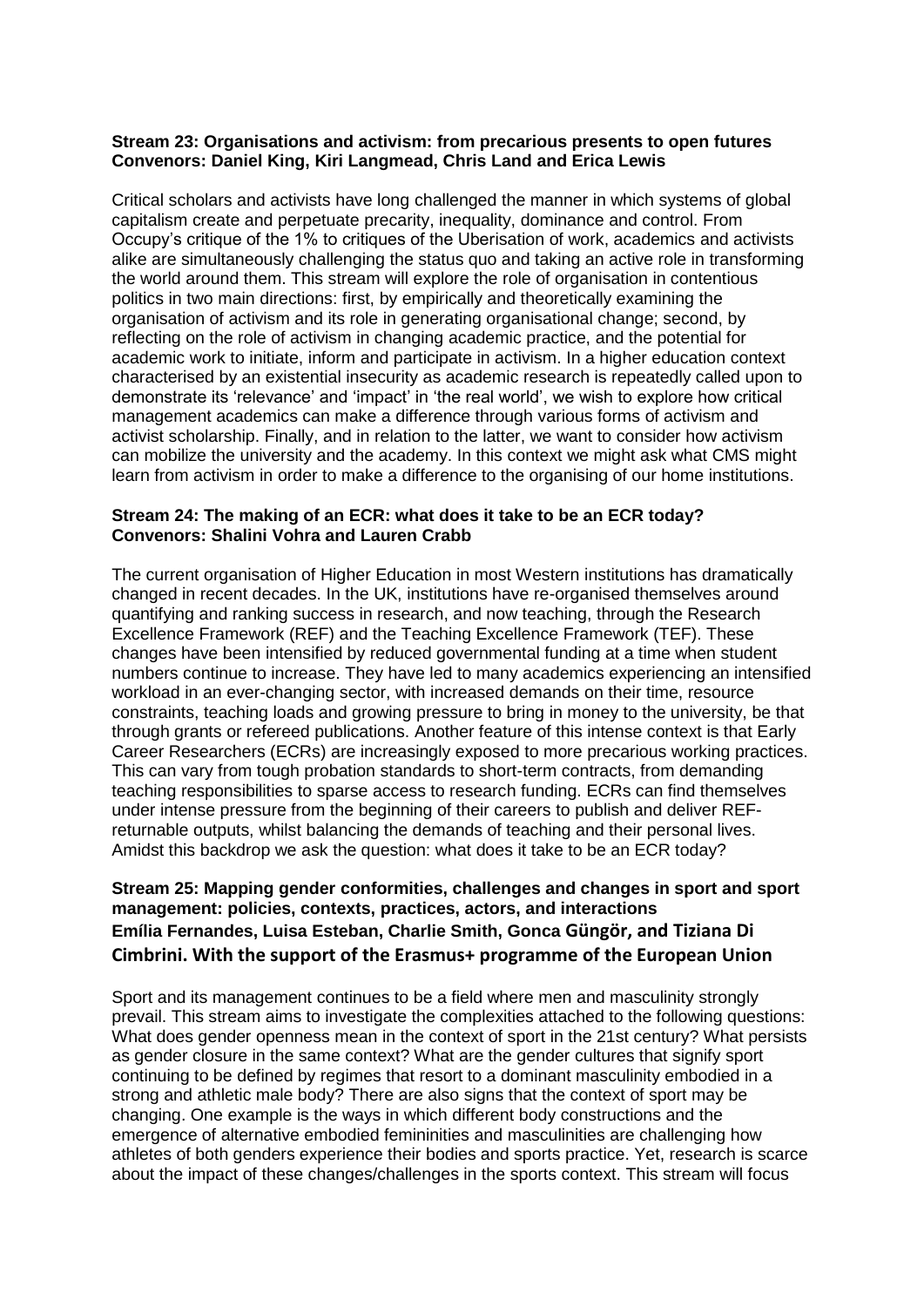on mapping gender relations in sport and its management by taking into account the different modalities, contexts, institutional policies, organisational structures and actors (e.g. athletes, spectators, media professionals, sport decision makers and managers). It will treat sport and its management as a space that presents an opportunity for change and also one whose traits and culture are reflected in organisations and work more broadly.

### **Stream 26: Opening futures: people organised to struggle against oppression Convenors: Maria Ceci Misoczky, Maria Ehrnström-Fuentes, Diogo Hildebrand, José Francisco Puello-Socarrás and Guilherme Dornelas Camara**

The claims that the new millennium would be characterised by the total domination of the free market, individualism and political apathy have been continuously challenged by people who dare to organize and struggle. In their praxis, they confront capitalism in its neoliberal phase and the perspective of a dystopian world dominated by technologically empowered elites. In fact, when we pay attention to what is happening around us, we find a plethora of organisational practices that confront determinism and experiment with the freedom of constructing alternatives. Even if these organisations/events are transitory, they constitute a moment, an "attempt to achieve the total realisation of a possibility" that is, however, always determined and partial (Lefebvre, 2014: 642). These practices cannot be properly understood unless we articulate the knowledge that is theoretically elaborated and the knowledge that emerges from below and remains, most of the time, restrained to the practices and spaces of struggle. Therefore, we are interested in the organisation of workers and popular struggles, as well as in the organisation of active solidarity.

### **Stream 27: Doctoral students and early career researchers stream Convenors: Carlos Azevedo and Caroline Micklewright**

Everyday conduct of management and experience of work are affected by issues that were to a large extent peripheral until the beginning of the 21<sup>st</sup> century, such as environmentalism, business ethics and imperialism. However, observe, although these issues are no longer peripheral, they are nonetheless notably absent from mainstream research as a primary focus. CMS tends to assume that facts are not neutral, but rather pervaded with values, and its motivating concern is to unpack and, consequently, reveal "the social injustice and environmental destructiveness of the broader social and economic systems that managers and firms serve and reproduce" (Adler, Forbes and Willmott, 2007, p. 119). The main aim of this stream is to provide doctoral students and early career researchers (ECRs) a safe place to present and receive feedback on their research. Therefore, it will encompass papers from a variety of disciplines over a wide range of subjects at any stage of development.

### **Stream 28: Political parties: organising for change? Convenors: Emil Husted and Mona Moufahim**

As an organisational species, political parties seem to face impending extinction. No matter what yardstick we use to measure their vitality, political parties currently display an undeniable image of terminal crisis. For example, voter turnout has plummeted worldwide since the middle of the twentieth century, currently reaching a level well below 70 percent. As such, it seems fair to conclude, as many have done, that the party is – or, should soon be – over. However, within the past decade, a wave of young radical parties on both sides of the political spectrum has sparked a sense of party revitalisation. Podemos in Spain, Movimento 5 Stelle in Italy and SYRIZA in Greece, among others, figure here as prominent examples. These parties have sought to restore the legitimacy of party politics by introducing a number of organisational innovations meant to increase membership participation. Such innovations point to the need for a deeper understanding of how political parties have traditionally organized, and how this new wave of contenders challenge the dominant mode of coordination within party politics. Yet, save for a handful of recent examples, parties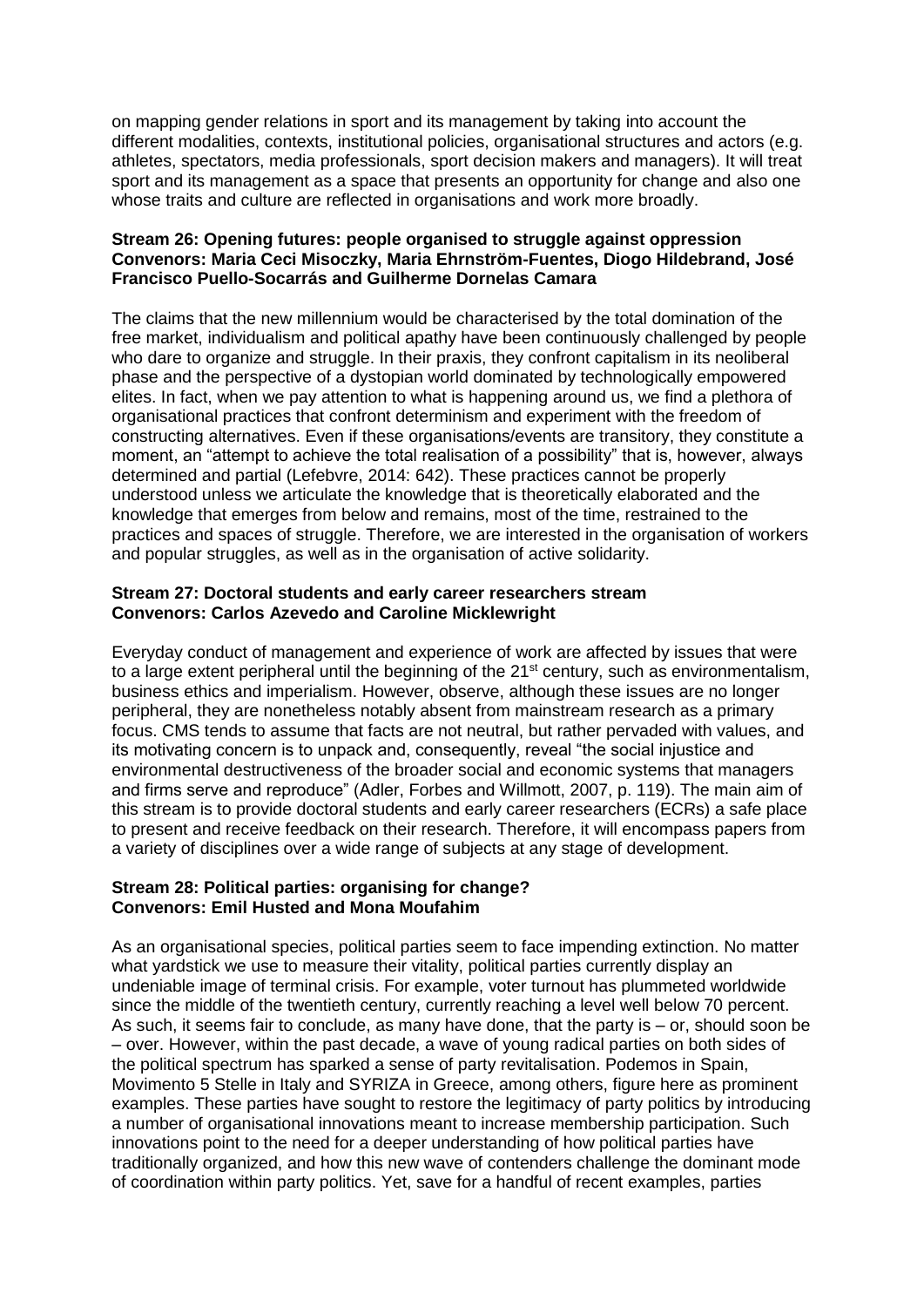completely escape the analytic gaze of organisation scholars. The purpose of this stream is to remedy this shortcoming.

# **Stream 29: Public services and the end of knowledge? Convenors: Steve Courtney, Tanya Fitzgerald, Helen Gunter, Sylvie Lomer, Stephen Rayner and Dorothy Smith**

Public services reform in western-style democracies has been premised on the control and eradication of professional judgement regarding knowledge production. Health, security, welfare and education professionals have experienced numerous changes regarding the 'openness' of who they are, their work and how they relate to the public. These include inspection audits, league tables, market relationality from customer recruitment through to professional engagement with feedback data and the inter-relationship of numbers with the standardisation of work and the disciplining of body and mind for effective and efficient service delivery. Professional discretion and judgement regarding knowledge production with and for complex cases are also being removed. This stream will therefore consider the following questions: what approaches to knowledge production are dominant within and for public services?; what knowledges, ways of knowing and knowers are evident in the construction and promotion of these approaches?; what accounts can be produced which describe and articulate the realities of professional practice?; is there an end-of-knowledge trajectory, and what does such a question suggest about social-science research?; what evidence is there of a radically altered understanding of what constitutes data?; and what evidence is there of challenges to the promotion of data over knowledge, particularly through socially just alternative practices?

# **Stream 30: Queering the future of queer in business, management and organisation studies**

### **Convenors: Chloé Vitry, Olimpia Burchiellaro, Saoirse Caitlin O'Shea and Ludovico Vick Virtù**

Queer has been of interest to management and organisation studies (MOS) since at least the early 2000s. Yet beyond these partial and precarious inclusions, it has also harboured its own exclusions, marginalising for instance 'non-Western' epistemologies and voices from the Global South, the complexities of class concerns, and the lived materialities and experiences of gender and sexuality, leading some authors to warn us against the normativities that queer scholarship might create. In light of this, we think it's time to ask some questions - to and for queer and trans people, and questions for academics, activists and allies - about the ways we might 'open' up the future of queer studies in critical management studies. Moving away from more political calls to "queer the business school", we instead wish to explore our personal relationships to queer theory as queer and trans academics in MOS, and (re)visit the lived tensions between straight and queer, critical scholars and the neoliberal university, researchers and the queer community. We are interested in work which offers a 'straight' path with a meaningful end or which wanders about, queers the pitch, bends away from the straight and narrow normative paths and perhaps joyfully loses itself in being queer.

# **Stream 31: Being open to care, being open about care: working motherhood under neoliberalism**

# **Convenors: Nkechinyelu Edeh***,* **Claire English, Patrizia Kokot-Blamey, Aylin Kunter, Sarah Marks, Sara Masoud and Liz-mari**

From an Organisation and Management Studies perspective, much of the existing literature focuses on critiquing motherhood as institution and unveiling the ways in which mothers are side-lined and 'mommy-tracked' as well as being subjected to a substantial motherhood wage penalty, which, in fact, makes up most women's wage gap. Yet women's experiences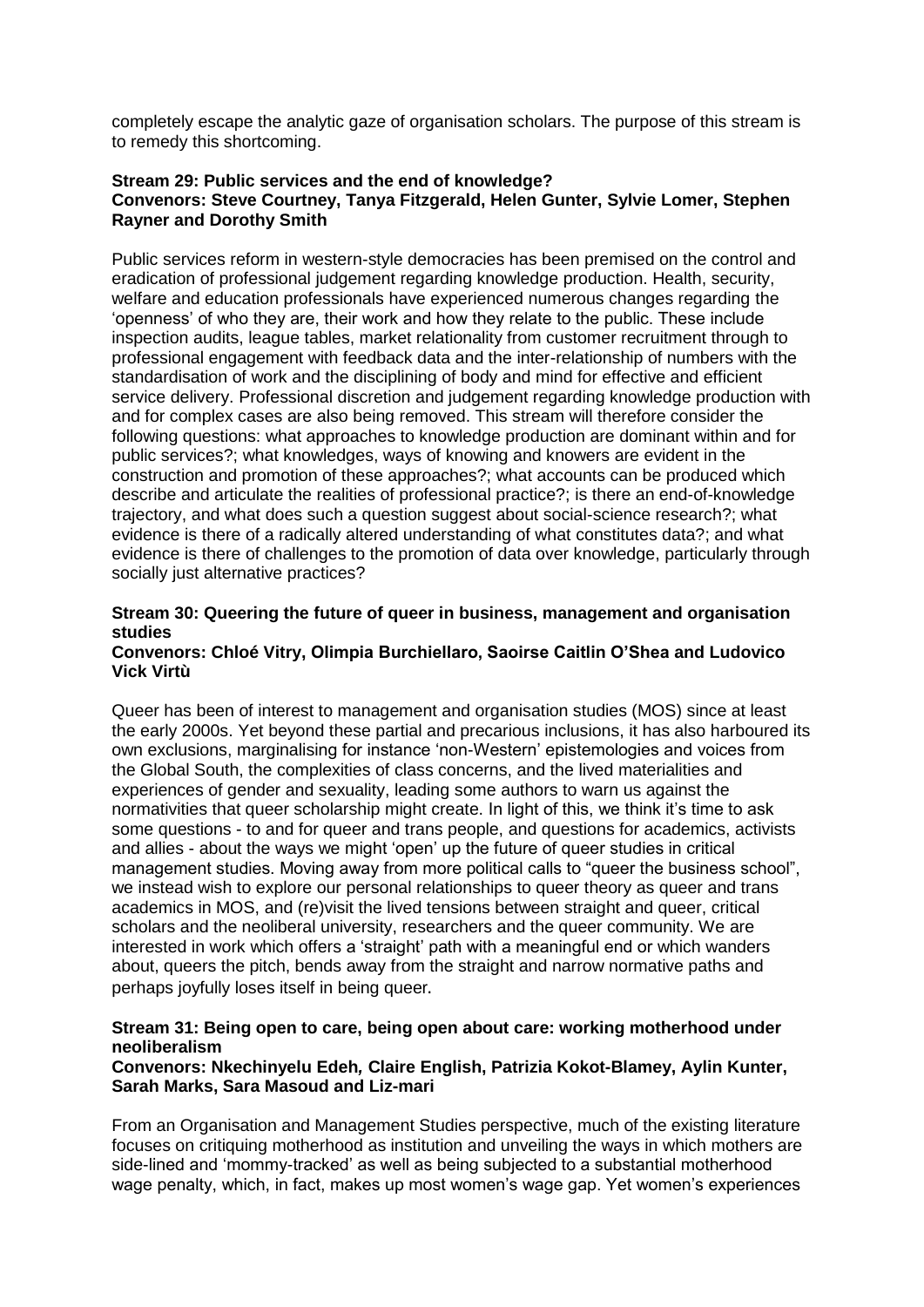of mothering as a site of empowerment are often hidden and silenced and a prominent strategy to cope with the discrimination mothers experience is to enable us to hide our status as mothers. In the university we find that by making policies to promote work-life balance or 'request for flexible working policies' available to anyone without having to give any reason as to why we are making a request, we render their refusal as 'neutral' and based on each 'business case' rather than acknowledging that workers with care responsibilities are more likely to need flexible working arrangements. But to what extent is this strategy denying the centrality of care and what is lost when we hide our status and experience as mothers? O'Reilly (2016) proposes a matricentric feminism, focusing on all those who carry out mother work - who may have come to maternity in a variety of ways - and which acknowledges that becoming a mother is often an important turning point in women's lives, because care - and our relationship to it - is transformational. In this stream we seek to think about ways towards developing an openness towards maternity from this matricentric feminist perspective.

#### **Stream 32: Academic failure: challenging how academic career success is understood, and imagining alternatives Convenors: Olivier Ratle, Angelika Schmidt, Andrea Mária Toarniczky and Mike Marinetto**

Faced with difficulties, frustrations and a general sense of inadequacy, academics can turn to a wide literature geared at helping them adjusting to this reality and achieving a 'successful' career, whether it is in the form of career advice from established scholars, technologies of the self or writing guidance. What these texts generally fail to do is to question and challenge the norms underpinning them – namely, what it means to be a successful academic, and the reasons why one should follow the dominant norms of career success. They also seem to lionise academic success and overlook the sheer ubiquity (and virtues) of academic failure. In the search for excellence and success, there is a reluctance in academe to confront and, dare we say it, even celebrate failure. And we have to admit that success may bring more than we had bargained for. It is not surprising that in recent years, alternative views which challenge those norms have emerged. This has taken numerous forms, such as: documenting the heterogeneity of practices and career projects in the contemporary university; analysing practices of resistance and attempts to lay one's own path; and challenging the culture of speed characterising contemporary academia.

### **Stream 33: Undermining the fortress of socioeconomic disparities through critical accounting and management research Convenors: Charlotta Bay**, **Chris Carter**, **Laure Célérier**, **Yves Gendron**, **Sheila Killian**, **Claire-France Picard and Eija Vinnari**

Through their activities, discourses and practices, organisations both contribute to the spread of disparities and are impacted by it. Within the organisational field, ways of thinking and doing are centrally involved in the production and promotion of an established order that presumes the unavoidable nature of disparities. Concepts of meritocracy and Darwinism are often used to enrol audiences in claims about the inescapable "realities" of neoliberal, socioeconomic life. Further, apparently mundane organisational technologies, such as accounting and risk management templates, are deeply involved in producing a range of representations that quite often (but not always) sustain a neoliberalisation agenda. Importantly, the spread of inequalities is not only a structural phenomenon which is sustained at the macro level; it intertwines with micro processes and local events and practices. Despite advances in understanding how the fortresses of socioeconomic disparities are sustained and reproduced, much remains to be done in developing a thorough understanding of their power foundations, elaborating alternative views of the world, reporting resistance initiatives and analysing the impact of activist agendas aiming to destabilize the order of things. Our stream will involve an interdisciplinary conversation aiming to develop a better understanding of the power foundations of those fortresses,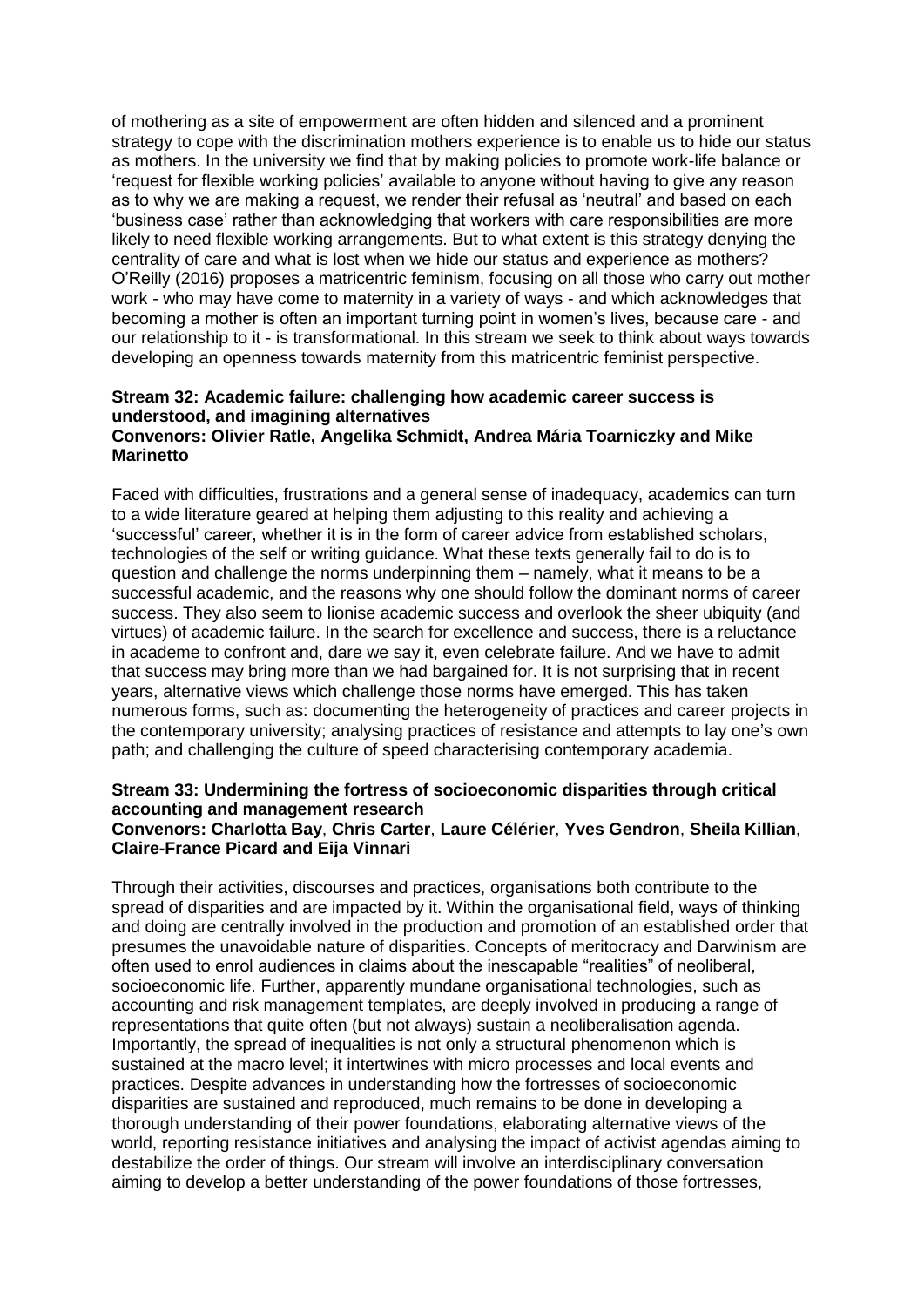explore ways to undermine them and reflect on the nature and implementation of alternative worldviews – which may or might be conducive to a fairer society.

# **Stream 34: Disabling presents, enabling futures? Ableism and the idea of 'normality' in the context of organisational and technological transformations Convenors: Eline Jammaers, Jannine Williams, Mukta Kulkarni, Gemma Bend and Koen Van Laer**

Recently, analyses of the ableist nature of organisations and management have provided insights regarding the disabling present of workplaces. These studies have complemented research exposing the way notions of 'normality' in organisations are infused with gender, sexuality, ethnicity and age. The notions of 'normality' and 'difference' are, however, becoming further complexified by organisational and technological transformations that can dis/able the lived experience of employees with diverse backgrounds. On the one hand, recent organisational and technological transformations could improve the productivity and well-being of employees and stretch the number of individuals active in the labour market. These transformations include teleworking or the use of assistive technologies. On the other hand, they also pose risks and can have disabling consequences. For instance, technological changes such as automation can lead to the loss of unskilled jobs, putting employees with diverse backgrounds at risk. Moreover, many of these recent transformations reflect the neoliberal idea that workers are themselves responsible for unlocking their potential and constantly improving their selves. Building on these viewpoints, this stream has two main goals. First, we hope to further discussions on ableism within critical studies on management, organisations and employment relations. Second, we would like to open a debate on whether (and how) organisations and organising can be reimagined despite or in spite of these evolutions, so that they empower people deemed 'different' and challenge ableist assumptions in the workplace.

# **Stream 35: Critical perspectives on transparency, accountability, governance and corruption**

# **Convenor: Audrey Paterson**

In the quest to fight systematic corruption, governments in both developed and developing countries have, over the years, undertaken a number of financial management reforms that focus on enhancing financial controls and reporting, and promoting transparency, accountability and governance across all sectors. Whilst the negative impact of the mismanagement of financial resources and corruption within some organisations is evident, what works in addressing such issues is weak. Tackling these issues is a priority for governments in both developed and developing countries. However, establishing what works in different contexts and understanding the interactions and interdependencies between different policy interventions is relatively under researched and poorly understood. Consequently, research into the design and implementation of policies that will have the most impact is needed. This stream is interested in the interaction between management, accounting control and governance in private, public or third sector organisations and their socio-economic and political environments. It asks what it means for societies and organisations to be 'open, transparent and accountable' in the 21st century.

### **Stream 37: Opening up the gender continuum Convenors: Ilaria Boncori and Saoirse O'Shea**

Many organisations nowadays talk about inclusion, which is identified as a core value in strategic plans and corporate objectives. Organisations compete in national and international rankings of inclusion-related charters like Athena SWAN, the Race Equality Charter and Stonewall Top 100 Employers – but are we looking for box ticking exercises, awards or true inclusion? Are these frameworks reinforcing rather than fighting discriminatory practices? In